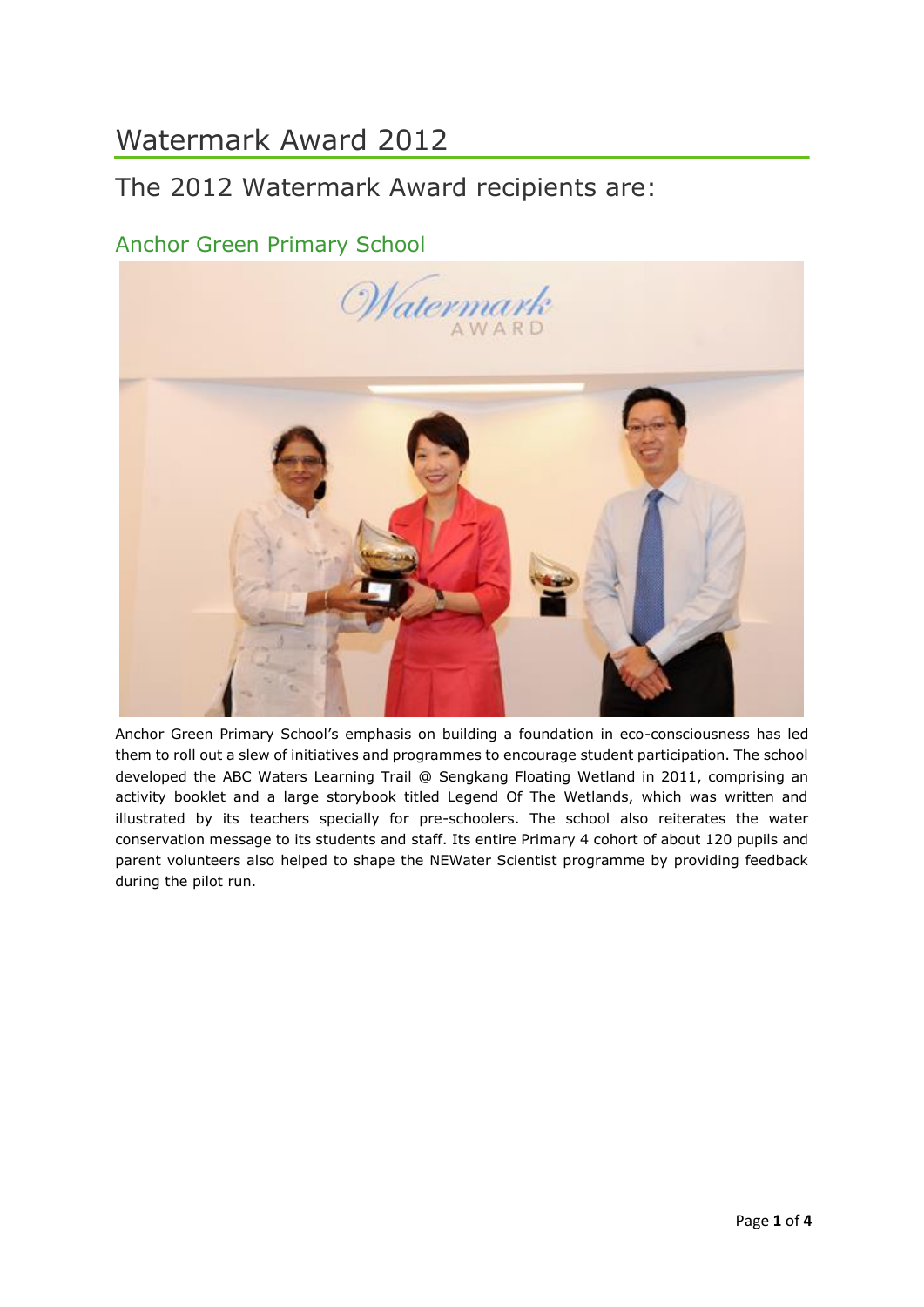#### Bukit View Secondary School



Bukit View Secondary School has gone the extra mile in bringing its outreach programmes beyond their classrooms. The Water Conservation Animation Competition and an annual forum to engage their internal stakeholders to be familiar with the school's water conservation efforts and share them with students, are just some examples. The school also adopts many practical solutions to promote water conservation within the school, like automatic shutoff taps, water thimbles and nozzle sprays in toilets.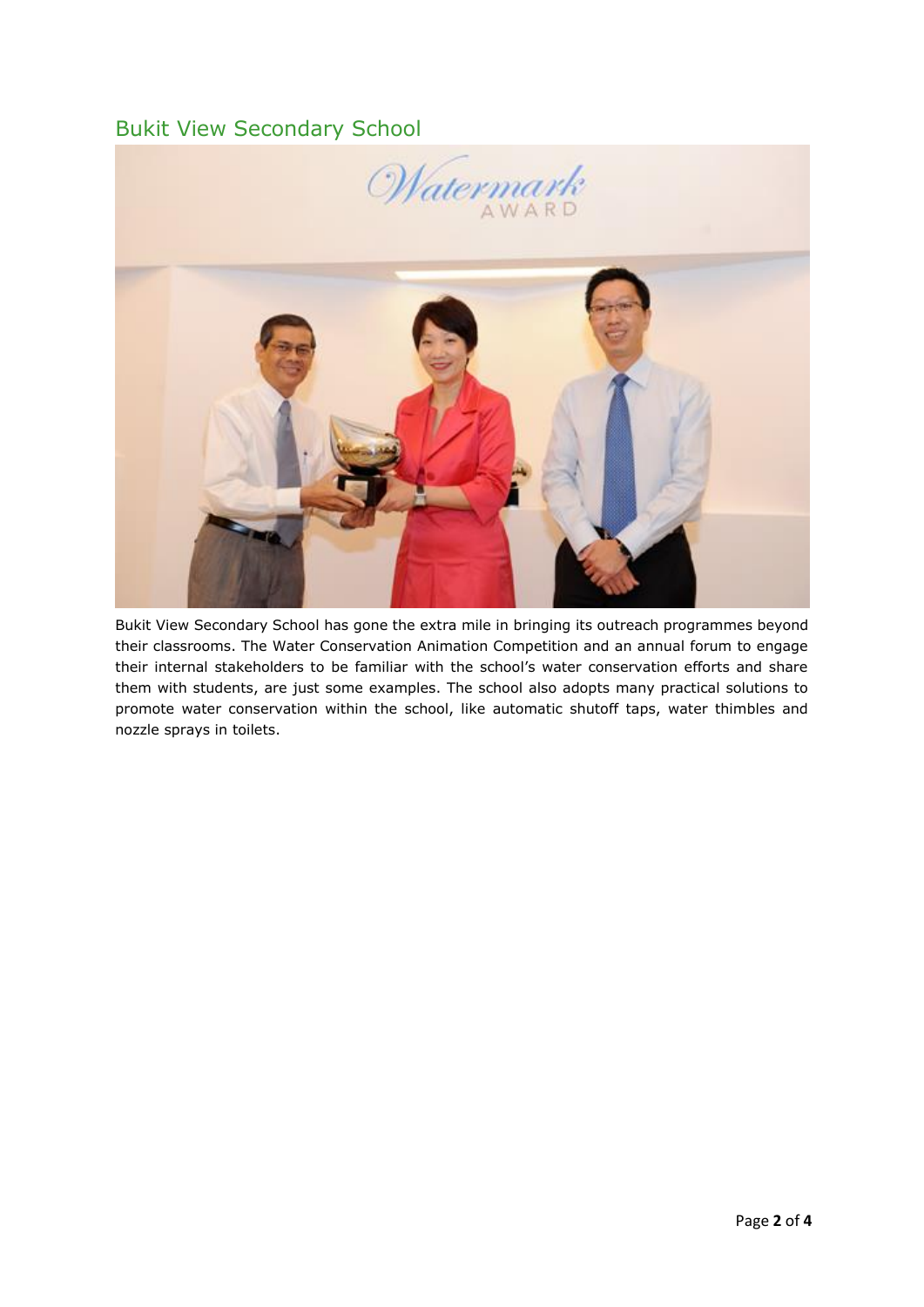## Singapore Corporation Of Rehabilitative Enterprises (SCORE)





Installing a recycling plant has helped the Singapore Corporation Of Rehabilitative Enterprises (SCORE) Laundry slash water use by more than half. With a daily wash load of 42 tonnes of soiled linen, about 430,000 cubic metres (approximately 175 Olympic-sized swimming pools) of water would have been used every year. However, their annual water consumption plunged by up to 55 per cent after they installed the water recycling plant at the laundry in January 2010. Another water conservation project that SCORE, which exhorts its staff to protect the environment "even in their day-to-day life", has implemented is the Steam Condensate project. Put into practice in October 2011, it helped to halve the 36,000 cubic metres of water that would have been used every year to heat the boilers and generate steam, which was used to wash and dry the linen.